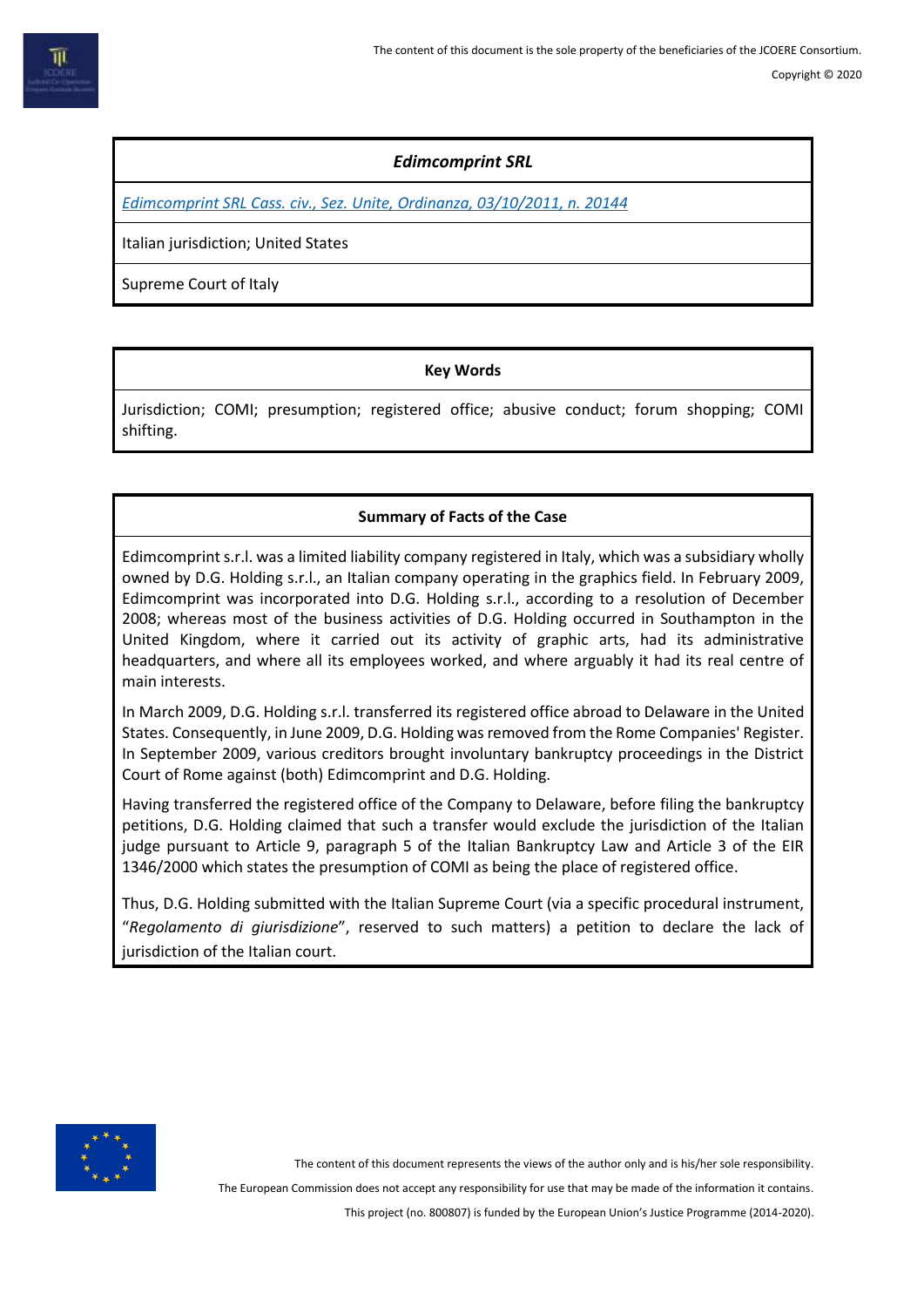



## **Cooperation and/ or Coordination Issue**

The resistant (i.e. the I.P. of the Italian insolvency proceeding) claimed that the Italian court had jurisdiction because the registered office was moved to the United States and was de-registered in Italy only shortly before the filing of the petition for bankruptcy, with the probable intent of having a more favourable court to handle the company's insolvency.

According to the defendant, the presumption identifying the COMI where the main registered office is located could not apply in the case at issue because of the suspect timing of the transfer of registered office (a few months before the beginning of the judicial liquidation) and due to the fact that the main activities and interests of the company were in the UK (thereby ascertainable by third parties as the centre of main interests).

The court determined that the company had transferred its registered office to the United States (Delaware) with no other (apparent) reason other than to gain access to a more favourable insolvency regime. As a result, the court denied recognition of primary jurisdiction in the United States in the case and, therefore, the coordination of proceedings between those in Italy and in the United States failed.

Because the COMI shift to the United States was in the end allowed to occur and the proceedings were run there, the case was taken outside of the European jurisdiction, and outside of its cooperative framework under the EIR Recast.

#### **Resolution**

The Italian Supreme Court pointed out that the presumption linking the COMI to the place of registration applies as long as there is no abuse.

Accordingly, it declared that the Italian court should have jurisdiction on the bankruptcy case, denying the recognition of the foreign procedure.

#### **Applicability to Preventive Restructuring**

This case takes into consideration an abusive COMI shift and a court refusal to recognise a different jurisdiction due to that reason.

Recognition is a pillar of cooperation in the context of preventive restructuring, since it lays the basis to structure a channel for communications and coordination between judges and insolvency practitioners in a cross-border insolvency or restructuring scenario.

Therefore, the refusal to recognise the American proceedings might negatively impact any potential coordination between different insolvency procedures and would represent an obstacle to an effective implementation of court-to-court coordination and communications.

#### **Applicability of Existing Rules and Guidelines**

*EIR Recast:*

Pursuant to Article 3(1) of the EIR Recast, "The courts of the Member State within the territory of which the centre of the debtor's main interests is situated shall have jurisdiction to open insolvency